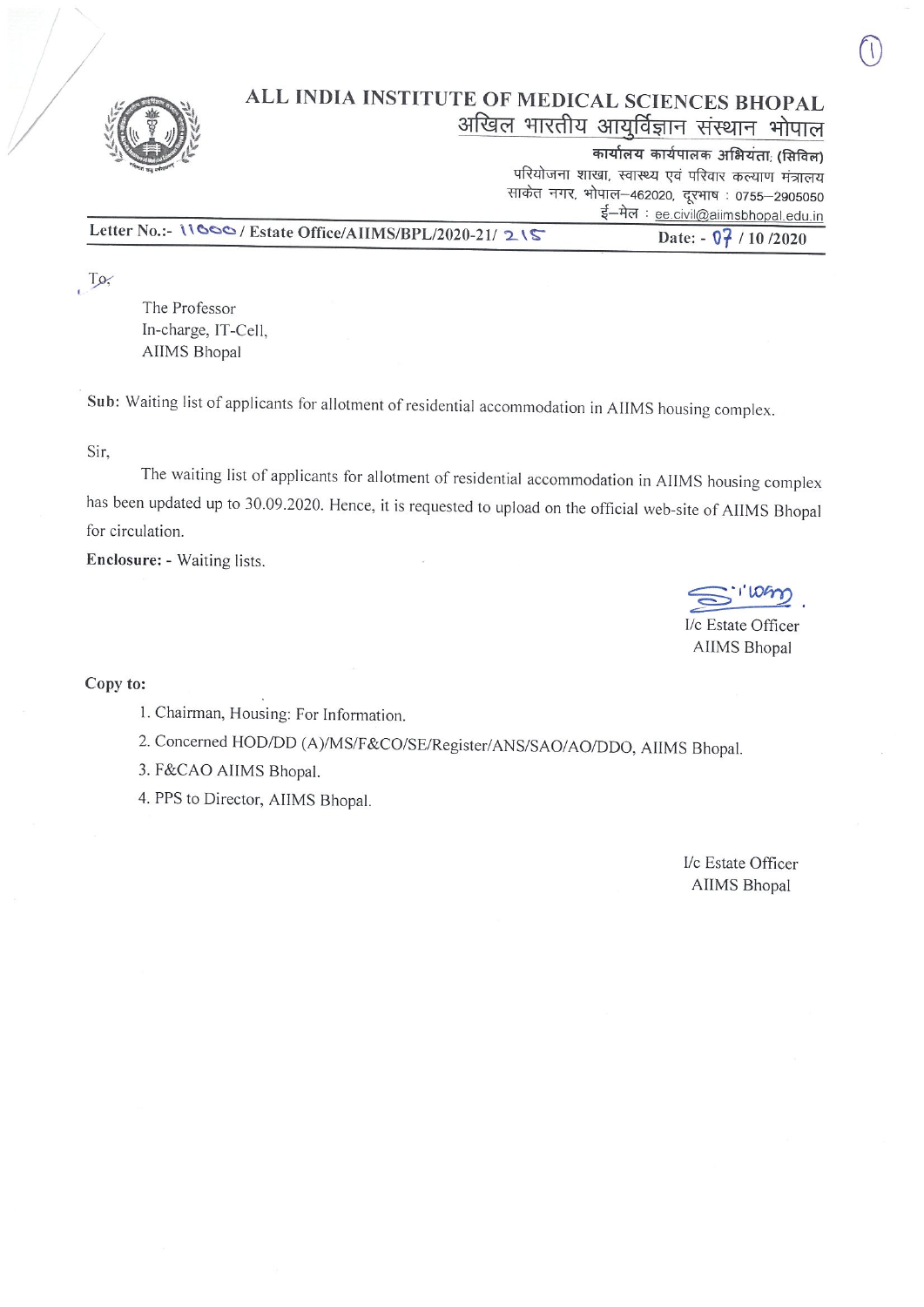| WAITING LIST FOR Type-II (willingness for one type below residential accommodation of |  |  |  |  |  |  |  |  |  |  |  |
|---------------------------------------------------------------------------------------|--|--|--|--|--|--|--|--|--|--|--|
| candidates eligible for type-III) (Updated upto 30 September 2020)                    |  |  |  |  |  |  |  |  |  |  |  |
|                                                                                       |  |  |  |  |  |  |  |  |  |  |  |

| S. No          | <b>NAME OF</b><br><b>CANDIDATE</b>                 | <b>DESIGNATION</b>                      | GP/BASIC<br>PAY | <b>DATE OF</b><br><b>JOINING</b> | <b>DATE OF</b><br><b>RECEIPT OF</b><br><b>APPLICATION</b> | <b>ELIGIBILITY</b><br><b>FOR TYPE</b><br><b>OF</b><br><b>QUARTER</b> | <b>DATE OF</b><br><b>RECEIPT OF</b><br><b>WILLINGNESS</b><br><b>FOR ONE</b><br><b>CATEGORY</b><br><b>RELOW</b> | <b>ONE TYPE</b><br><b>BELOW</b> | <b>WAITING</b><br><b>LIST</b> |
|----------------|----------------------------------------------------|-----------------------------------------|-----------------|----------------------------------|-----------------------------------------------------------|----------------------------------------------------------------------|----------------------------------------------------------------------------------------------------------------|---------------------------------|-------------------------------|
| 1              | Sunil Kumar<br>Tailor                              | <b>Nursing Officer</b>                  | 4600            | 12/26/2018                       | 12-Feb-19                                                 | Type-III                                                             | $1-Sep-20$                                                                                                     | Type-II                         | <b>New</b>                    |
| $\overline{2}$ | Kirti Patidar                                      | <b>Nursing Officer</b>                  | 4600            | 12/26/2018                       | 07/02/2020                                                | Type-III                                                             | 09/10/2020                                                                                                     | Type-II                         | <b>New</b>                    |
| 3              | Tara Chand                                         | <b>Nursing Officer</b>                  | 4600            | 12/27/2018                       | 07/14/2020                                                | Type-III                                                             | 09/12/2020                                                                                                     | Type-II                         | <b>New</b>                    |
| 4              | <b>DHAN RAJ</b><br>LODHA                           | <b>Nursing Officer</b>                  | 4600            | 12/28/2018                       | 11/15/2019                                                | Type-III                                                             | 09/09/20220                                                                                                    | Type-II                         | New                           |
| 5              | <b>RASMITA</b><br><b>SETHI</b>                     | <b>Nursing Officer</b>                  | 4600            | 01/11/2019                       | 10/31/2019                                                | Type-III                                                             | 09/08/2020                                                                                                     | Type-II                         | <b>New</b>                    |
| 6              | Sree Lekshmi<br>VK                                 | <b>Nursing Officer</b>                  | 4600            | 01/15/2019                       | 02/02/2019                                                | Type-III                                                             | 09/24/2020                                                                                                     | Type-II                         | <b>New</b>                    |
| 7              | Dharam raj<br>Gurjar                               | <b>Nursing Officer</b>                  | 4600            | 08/10/2019                       | 04/25/2020                                                | Type-III                                                             | 09/10/2020                                                                                                     | Type-II                         | <b>New</b>                    |
| 8              | <b>BOBBY J</b><br><b>MATHEW</b>                    | <b>MEDICAL RECORD</b><br><b>OFFICER</b> |                 | 09/23/2019                       | 10/23/2019                                                | Type-III                                                             | 09/09/2020                                                                                                     | Type-II                         | <b>New</b>                    |
| 9              | <b>KRISHAN</b><br><b>KUMAR</b><br><b>CARPENTER</b> | <b>STORE KEEPER</b>                     | 4200            | 11/06/2019                       | 7-Dec-19                                                  | Type-III                                                             | $6$ -Jul-20                                                                                                    | Type-II                         | Old                           |
| 10             | <b>IRFAN BEG</b>                                   | <b>STORE KEEPER</b>                     | 4200            | 11/13/2019                       | 4-Jan-20                                                  | Type-III                                                             | 13-Jul-20                                                                                                      | Type-II                         | <b>New</b>                    |
| 11             | Manees<br>Kumar                                    | <b>Nursing Officer</b>                  | 4600            | 01/20/2020                       | 25-Apr-20                                                 | Type-III                                                             | 26-Aug-20                                                                                                      | Type-II                         | <b>New</b>                    |
| 12             | Hemraj<br>Choudhary                                | <b>Nursing Officer</b>                  | 4600            | 01/21/2020                       | 27-Aug-20                                                 | Type-III                                                             | 27-Aug-20                                                                                                      | Type-II                         | <b>New</b>                    |
| 13             | Nisha                                              | <b>Nursing Officer</b>                  | 4600            | 06/27/2020                       | 18-Aug-20                                                 | Type-III                                                             | 18-Aug-20                                                                                                      | Type-II                         | New                           |
| 14             | Pooja Sharma                                       | <b>Nursing Officer</b>                  | 4600            | 07/02/2020                       | 27-Aug-20                                                 | Type-III                                                             | 27-Aug-20                                                                                                      | Type-II                         | <b>New</b>                    |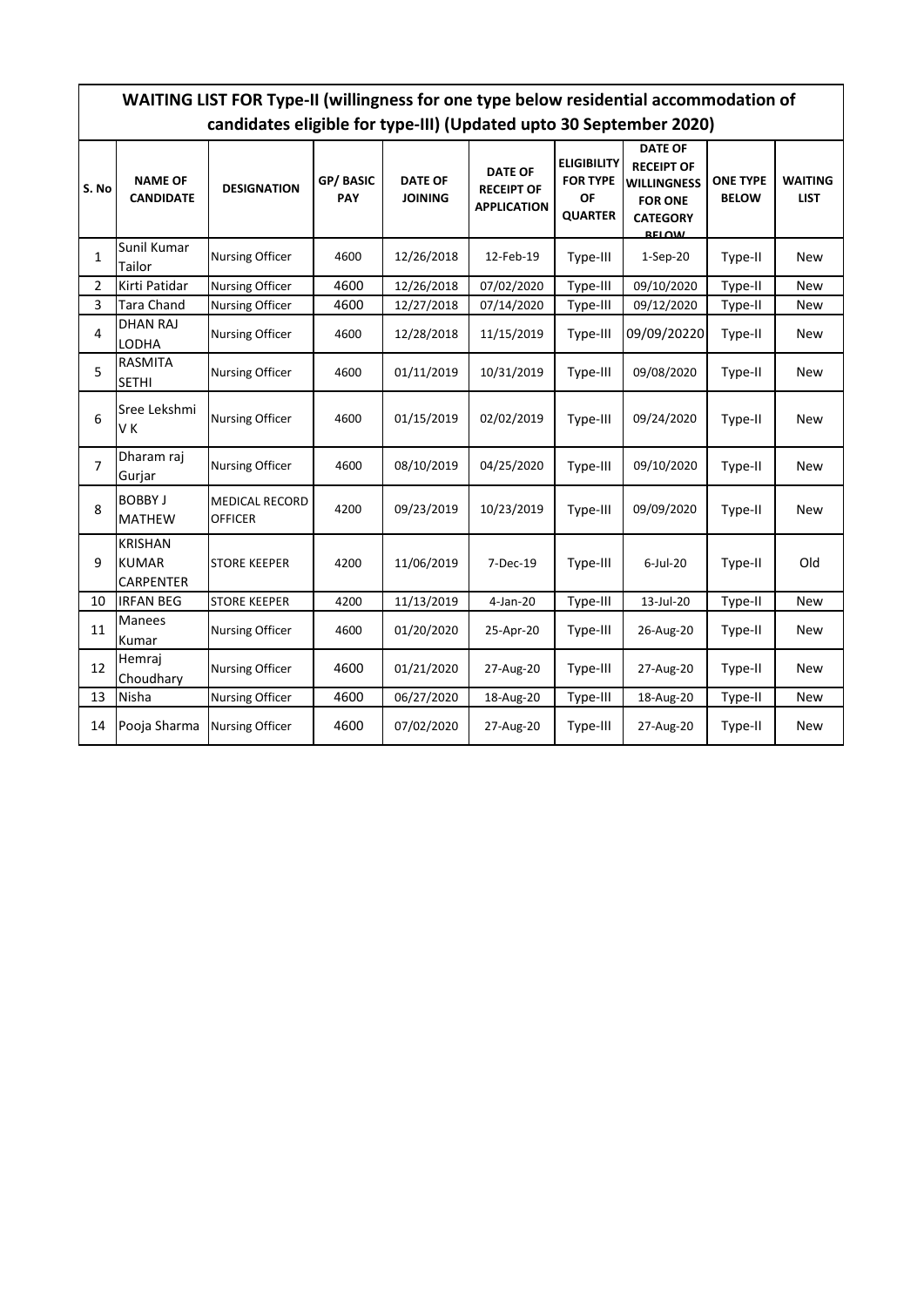| WAITING LIST OF TYPE-III QUARTERS IN ORDER OF DATE of JOINING (Updated upto 30 September 2020) |                                                      |                                                  |                        |                                           |                                                    |                                                               |                                                                                     |                                   |                     |  |
|------------------------------------------------------------------------------------------------|------------------------------------------------------|--------------------------------------------------|------------------------|-------------------------------------------|----------------------------------------------------|---------------------------------------------------------------|-------------------------------------------------------------------------------------|-----------------------------------|---------------------|--|
| SN. No.                                                                                        | <b>NAME OF CANDIDATE</b>                             | <b>DESIGNATION</b>                               | GP/PAY<br><b>LEVEL</b> | DATE OF<br><b>JOINING</b><br>(mm/dd/yyyy) | DATE OF<br><b>RECEIPT OF</b><br><b>APPLICATION</b> | <b>ELIGIBILITY</b><br><b>FOR TYPE</b><br>OF<br><b>QUARTER</b> | <b>DATE OF RECEIPT</b><br>OF WILLINGNESS<br><b>FOR ONE</b><br><b>CATEGORY BELOW</b> | <b>QUARTER</b><br><b>ALLOTTED</b> | <b>REMARK</b>       |  |
| 1                                                                                              | ASHISH KUMAR HADA                                    | Senior Nursing Officer                           | 4800                   | 04/09/2018                                | 11/07/2019                                         | <b>TYPE III</b>                                               |                                                                                     |                                   |                     |  |
| $\overline{2}$<br>3                                                                            | MANOJ KUMAR MEENA<br>Reeta Mahanand                  | Senior Nursing Officer<br>Senior Nursing Officer | 4800<br>4800           | 09/06/2018<br>09/18/2018                  | 01/05/2019<br>02/01/2019                           | <b>TYPE III</b><br>TYPE III                                   |                                                                                     |                                   |                     |  |
| $\overline{4}$                                                                                 | <b>VIKAS</b>                                         | Senior Nursing Officer                           | 4800                   | 09/20/2018                                | 05/07/2019                                         | TYPE III                                                      |                                                                                     |                                   |                     |  |
| 5                                                                                              | Kokila C                                             | Senior Nursing officer                           | 4800                   | 10/08/2018                                | 07/16/2020                                         | Type-III                                                      |                                                                                     |                                   |                     |  |
| 6                                                                                              | Bibini Baby                                          | Senior Nursing Officer                           | 4800                   | 10/12/2018                                | 08/11/2018                                         | <b>TYPE III</b>                                               |                                                                                     |                                   |                     |  |
| $\overline{7}$                                                                                 | <mark>SURENDRA MEENA</mark>                          | <b>Senior Nursing Officer</b>                    | 4800                   | 10/24/2018                                | 07/13/2019                                         | <b>TYPE III</b>                                               |                                                                                     | 2001                              |                     |  |
| 8                                                                                              | Servesh Kaushlam Dhakar                              | Senior Nursing Officer                           | 4800                   | 11/01/2018                                | 12/28/2018                                         | <b>TYPE III</b>                                               |                                                                                     |                                   |                     |  |
| 9                                                                                              | Lindaliz EA                                          | Senior Nursing Officer                           | 4800                   | 11/03/2018                                | 12/28/2018                                         | TYPE III                                                      |                                                                                     |                                   |                     |  |
| 10                                                                                             | Selma Jose                                           | Senior Nursing Officer                           | 4800                   | 11/03/2018                                | 12/28/2018                                         | <b>TYPE III</b>                                               |                                                                                     |                                   |                     |  |
| 11                                                                                             | Raveesh Kaimal TV                                    | Senior Nursing Officer                           | 4800                   | 11/05/2018                                | 05/11/2018                                         | TYPE III                                                      |                                                                                     |                                   |                     |  |
| 12                                                                                             | Kenchappa S                                          | Senior Nursing Officer                           | 4800                   | 11/06/2018<br>12/17/2018                  | 12/28/2018<br>01/11/2019                           | TYPE III<br>TYPE III                                          |                                                                                     |                                   |                     |  |
| 13<br>14                                                                                       | SAIYED AAMIR ALI<br>Ram Bihari Yadav                 | Nursing Officer<br><b>Nursing Officer</b>        | 4600<br>4600           | 12/18/2018                                | 02/02/2019                                         | <b>TYPE III</b>                                               |                                                                                     |                                   |                     |  |
| 15                                                                                             | Mahesh Kumar Patidar                                 | <b>Nursing Officer</b>                           | 4600                   | 12/19/2018                                | 01/29/2019                                         | Type III                                                      |                                                                                     |                                   |                     |  |
| 16                                                                                             | Rajeensh Kumar Kumawat                               | <b>Nursing Officer</b>                           | 4600                   | 12/19/2018                                | 05/24/2019                                         | <b>Type III</b>                                               | 07/28/2019                                                                          | 2017                              |                     |  |
| 17                                                                                             | <b>Ajay Singh</b>                                    | <b>Nursing Officer</b>                           | 4600                   | 12/19/2018                                | 05/24/2019                                         | <b>Type III</b>                                               | 05/24/2019                                                                          | $\sim$                            | Refused type-II qtr |  |
| 18                                                                                             | <b>Mahesh Kumar Meena</b>                            | <b>Nursing Officer</b>                           | 4600                   | 12/19/2018                                | 02/02/2019                                         | <b>Type III</b>                                               | 07/31/2019                                                                          | 2019                              |                     |  |
| 19                                                                                             | <b>Dinesh Rathore</b>                                | <b>Nursing Officer</b>                           | 4600                   | 12/19/2018                                | 02/02/2019                                         | <b>Type III</b>                                               | 07/29/2019                                                                          | 2020                              |                     |  |
| 20                                                                                             | <mark>Krishan Kumar Yadav</mark>                     | <b>Nursing Officer</b>                           | 4600                   | 12/19/2018                                | 02/02/2019                                         | <b>Type III</b>                                               | 05/29/2019                                                                          | 2021                              |                     |  |
| 21                                                                                             | MAHAVEER PRASAD                                      | <b>Nursing Officer</b>                           | 4600                   | 12/19/2018                                | 01/11/2019                                         | TYPE III                                                      |                                                                                     |                                   |                     |  |
| 22                                                                                             | <b>VIKRAM SUWALKA</b>                                | <b>Nursing Officer</b>                           | 4600                   | 12/19/2018                                | 11/26/2019                                         | TYPE III                                                      |                                                                                     |                                   |                     |  |
| 23                                                                                             | Dinesh Kumar Kumawat                                 | <b>Nursing Officer</b>                           | 4600                   | 12/19/2018                                | 01/10/2019                                         | TYPE - III                                                    |                                                                                     |                                   |                     |  |
| 24<br>25                                                                                       | <b>ALEXANDER FRANCIS</b><br>Jhunish Kanwar           | <b>Nursing Officer</b><br><b>Nursing Officer</b> | 4600<br>4600           | 12/20/2018<br>12/20/2018                  | 02/11/2019<br>03/04/2019                           | TYPE III<br>Type III                                          |                                                                                     |                                   |                     |  |
| 26                                                                                             | <b>Mukesh Bagari</b>                                 | <b>Nursing Officer</b>                           | 4600                   | 12/20/2018                                | 10/05/2019                                         | <b>Type III</b>                                               | 07/16/2019                                                                          | 2022                              |                     |  |
| 27                                                                                             | VIJENDER KUMAR SAINI                                 | <b>Nursing Officer</b>                           | 4600                   | 12/20/2018                                | 08/30/2019                                         | <b>TYPE III</b>                                               |                                                                                     |                                   |                     |  |
| 28                                                                                             | Mamta Kumari                                         | <b>Nursing Officer</b>                           | 4600                   | 12/20/2018                                | 01/25/2019                                         | Type III                                                      |                                                                                     |                                   |                     |  |
| 29                                                                                             | PANCHU RAM MEENA                                     | <b>Nursing Officer</b>                           | 4600                   | 12/21/2018                                | 10/31/2019                                         | TYPE III                                                      |                                                                                     |                                   |                     |  |
| 30                                                                                             | MAHENDRA KUMAR MEENA                                 | Nursing Officer                                  | 4600                   | 12/21/2018                                | 10/31/2019                                         | TYPE III                                                      |                                                                                     |                                   |                     |  |
|                                                                                                |                                                      |                                                  |                        |                                           |                                                    |                                                               |                                                                                     |                                   |                     |  |
| 31<br>32                                                                                       | <b>MAHESH SARGADA</b>                                | <b>Nursing Officer</b><br><b>Nursing Officer</b> | 4600<br>4600           | 12/21/2018<br>12/21/2018                  | 11/07/2019<br>01/04/2019                           | TYPE III                                                      | 07/17/2019                                                                          | 2023                              |                     |  |
| 33                                                                                             | Sanjay Ninama<br>Abhishek Pancholi                   | <b>Nursing Officer</b>                           | 4600                   | 12/21/2018                                | 02/10/2020                                         | <b>Type III</b><br><b>TYPE III</b>                            | 05/27/2020                                                                          | 2050                              |                     |  |
| 34                                                                                             | <mark>Hansraj Sahu</mark>                            | <b>Nursing Officer</b>                           | 4600                   | 12/21/2018                                | 12/09/2019                                         | <b>TYPE - III</b>                                             |                                                                                     | 2065                              |                     |  |
| 35                                                                                             | Milan Kumar                                          | <b>Nursing Officer</b>                           | 4600                   | 12/21/2018                                | 09/29/2020                                         | TYPE - III                                                    |                                                                                     |                                   |                     |  |
| 36                                                                                             | <b>Bharat lal Bhil</b>                               | <b>Nursing Officer</b>                           | 4600                   | 12/22/2018                                | 04/25/2020                                         | TYPE - III                                                    |                                                                                     |                                   |                     |  |
| 37                                                                                             | <b>Devesh Dheva</b>                                  | <b>Nursing Officer</b>                           | 4600                   | 12/22/2018                                | 01/25/2019                                         | <b>Type III</b>                                               | 07/19/2019                                                                          | 2024                              |                     |  |
| 38                                                                                             | <b>Anurag Nosaliya</b>                               | <b>Nursing Officer</b>                           | 4600                   | 12/22/2018                                | 01/04/2019                                         | <b>Type III</b>                                               | 07/19/2019                                                                          | 2025                              |                     |  |
| 39                                                                                             | <b>NEHA CHANDEL</b>                                  | <b>Nursing Officer</b>                           | 4600                   | 12/22/2018                                | 07/13/2019                                         | TYPE III                                                      |                                                                                     |                                   |                     |  |
| 40                                                                                             | <b>MADAN LAL GADARI</b>                              | <b>Nursing Officer</b>                           | 4600                   | 12/24/2018                                | 11/07/2019                                         | <b>TYPE III</b>                                               |                                                                                     | 2007                              |                     |  |
| 41                                                                                             | <b>SAPNA RAJI</b>                                    | <b>Nursing Officer</b>                           | 4600                   | 12/24/2018                                | 08/30/2019                                         | TYPE III                                                      |                                                                                     |                                   |                     |  |
| 42<br>43                                                                                       | <b>Mohammmed Javed Ansari</b><br>Mukesh Kumar Dhaker | <b>Nursing Officer</b><br><b>Nursing Officer</b> | 4600<br>4600           | 12/24/2018<br>12/24/2018                  | 02/02/2019<br>02/02/2019                           | <b>Type III</b><br>Type III                                   |                                                                                     | 2006                              |                     |  |
| 44                                                                                             | Lalit Nahar                                          | <b>Nursing Officer</b>                           | 4600                   | 12/24/2018                                | 02/02/2019                                         | <b>Type III</b>                                               |                                                                                     | 2009                              |                     |  |
| 45                                                                                             | ANNU                                                 | <b>Nursing Officer</b>                           | 4600                   | 12/24/2018                                | 02/05/2019                                         | Type III                                                      |                                                                                     |                                   |                     |  |
| 46                                                                                             | Jais Raj Bhargav                                     | <b>Nursing Officer</b>                           | 4600                   | 12/24/2018                                | 02/05/2019                                         | <b>Type III</b>                                               | 07/18/2019                                                                          | 2027                              |                     |  |
| 47                                                                                             | Bhasker Purbia                                       | <b>Nursing Officer</b>                           | 4600                   | 12/24/2018                                | 06/15/2019                                         | Type III                                                      |                                                                                     |                                   |                     |  |
| 48                                                                                             | <b>PRADHAN JAT</b>                                   | <b>Nursing Officer</b>                           | 4600                   | 12/24/2018                                | 03/07/2019                                         | <b>TYPE III</b>                                               |                                                                                     | 2071                              |                     |  |
| 49                                                                                             | YOGESH KUMAR PRAJAPATI                               | Nursing Officer                                  | 4600                   | 12/24/2018                                | 02/11/2019                                         | TYPE III                                                      |                                                                                     |                                   |                     |  |
| 50                                                                                             | KAMLESH KUMAR SHARMA                                 | <b>Nursing Officer</b>                           | 4600                   | 12/24/2018                                | 12/23/2018                                         | TYPE III                                                      |                                                                                     |                                   |                     |  |
|                                                                                                | <b>JULFIKAR MOHAMMED</b>                             |                                                  |                        |                                           |                                                    |                                                               |                                                                                     |                                   |                     |  |
| 51                                                                                             | CHHIPA                                               | <b>Nursing Officer</b>                           | 4600                   | 12/24/2018                                | 08/08/2019                                         | <b>TYPE III</b>                                               |                                                                                     | 2008                              |                     |  |
| 52                                                                                             | MADAN LAL MEENA                                      | Nursing Officer                                  | 4600                   | 12/24/2018                                | 11/26/2019                                         | TYPE III                                                      |                                                                                     |                                   |                     |  |
| 53                                                                                             | Rishiraj Prajapat                                    | <b>Nursing Officer</b>                           | 4600                   | 12/24/2018                                | 04/25/2020                                         | <b>TYPE - III</b>                                             | 04/25/2020                                                                          | 2004                              |                     |  |
| 54                                                                                             | Mansingh Rajawat                                     | <b>Nursing Officer</b>                           | 4600                   | 12/24/2018                                | 09/19/2020                                         | Type-III                                                      |                                                                                     |                                   |                     |  |
| 55<br>56                                                                                       | Ramniwas<br>Sandeep                                  | <b>Nursing Officer</b><br>Nursing Officer        | 4600<br>4600           | 12/24/2018<br>12/24/2018                  | 09/29/2020<br>09/29/2020                           | TYPE - III<br>TYPE - III                                      |                                                                                     |                                   |                     |  |
| 57                                                                                             | Rohit Richhariya                                     | <b>Nursing Officer</b>                           | 4600                   | 12/26/2018                                | 01/05/2019                                         | Type III                                                      |                                                                                     |                                   |                     |  |
| 58                                                                                             | Navjyot Singh                                        | <b>Nursing Officer</b>                           | 4600                   | 12/26/2018                                | 02/02/2019                                         | Type III                                                      |                                                                                     |                                   |                     |  |
| 59                                                                                             | Nivedita                                             | <b>Nursing Officer</b>                           | 4600                   | 12/26/2018                                | 02/02/2019                                         | <b>Type III</b>                                               | 08/01/2019                                                                          | 2039                              |                     |  |
| 60                                                                                             | Usha Saini                                           | <b>Nursing Officer</b>                           | 4600                   | 12/26/2018                                | 02/02/2019                                         | Type III                                                      |                                                                                     |                                   |                     |  |
| 61                                                                                             | Oshine Roy                                           | <b>Nursing Officer</b>                           | 4600                   | 12/26/2018                                | 02/02/2019                                         | <b>Type III</b>                                               | 07/23/2019                                                                          | 2040                              |                     |  |
| 62                                                                                             | <b>Inder Pal</b>                                     | <b>Nursing Officer</b>                           | 4600                   | 12/26/2018                                | 02/02/2018                                         | <b>Type III</b>                                               | 07/15/2019                                                                          | 2028                              |                     |  |
| 63                                                                                             | Augustus S Rodriguez                                 | Nursing Officer                                  | 4600                   | 12/26/2018                                | 02/02/2019                                         | Type III                                                      |                                                                                     |                                   |                     |  |
| 64                                                                                             | Ravindra Verma                                       | <b>Nursing Officer</b>                           | 4600                   | 12/26/2018                                | 02/07/2019                                         | <b>Type III</b>                                               |                                                                                     | 2010                              |                     |  |
| 65                                                                                             | Sunil Kumar Tailor                                   | Nursing Officer                                  | 4600                   | 12/26/2018                                | 02/12/2019                                         | Type III                                                      | 09/01/2020                                                                          |                                   |                     |  |
| 66                                                                                             | Kamal Singh Rathore                                  | <b>Nursing Officer</b>                           | 4600                   | 12/26/2018                                | 04/24/2019                                         | Type III                                                      |                                                                                     |                                   |                     |  |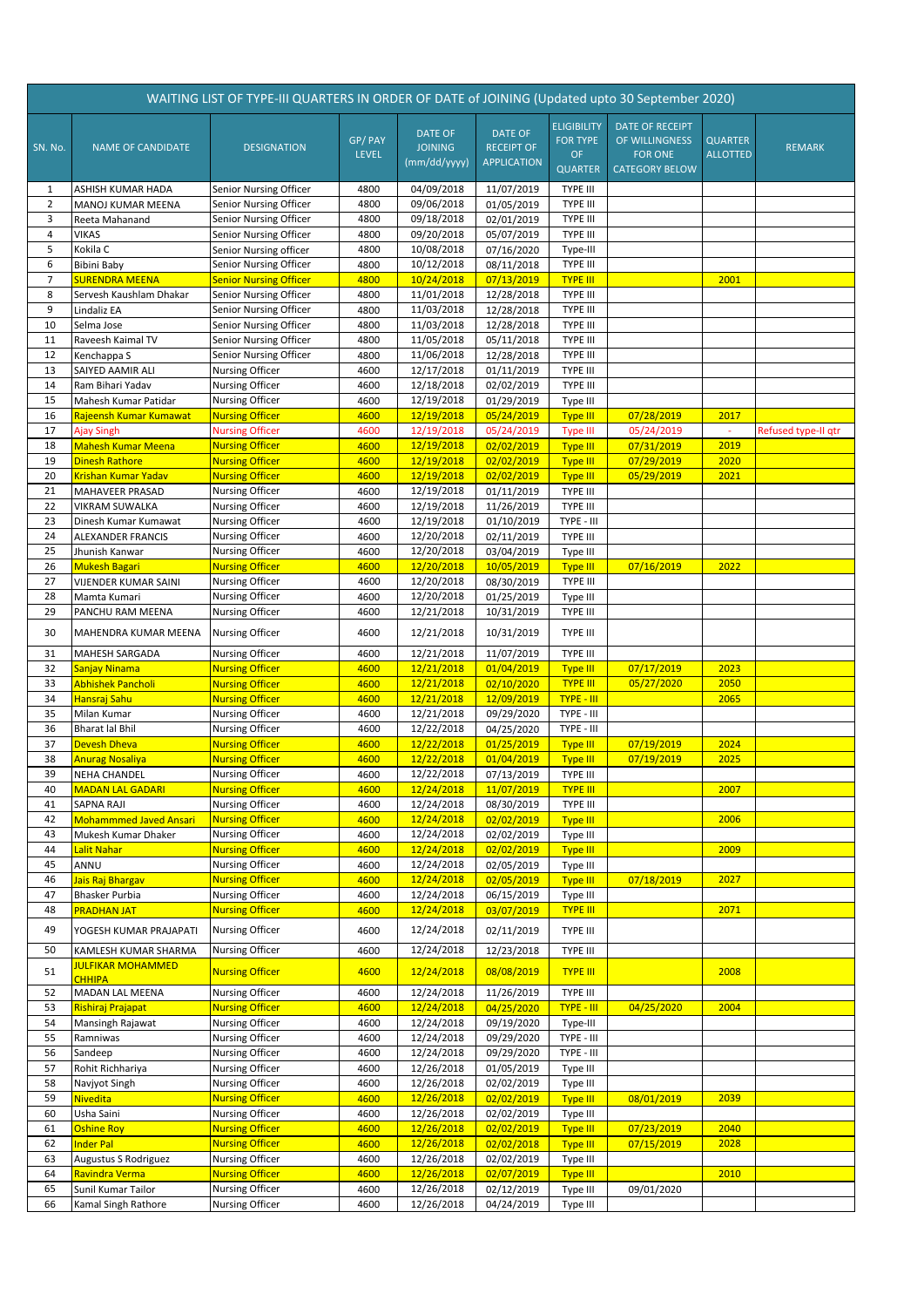|            |                                          |                                                  | GP/PAY       | <b>DATE OF</b>                 | <b>DATE OF</b>                          | <b>ELIGIBILITY</b><br><b>FOR TYPE</b> | <b>DATE OF RECEIPT</b><br>OF WILLINGNESS | <b>QUARTER</b>  |               |
|------------|------------------------------------------|--------------------------------------------------|--------------|--------------------------------|-----------------------------------------|---------------------------------------|------------------------------------------|-----------------|---------------|
| SN. No.    | <b>NAME OF CANDIDATE</b>                 | <b>DESIGNATION</b>                               | <b>LEVEL</b> | <b>JOINING</b><br>(mm/dd/yyyy) | <b>RECEIPT OF</b><br><b>APPLICATION</b> | OF<br><b>QUARTER</b>                  | <b>FOR ONE</b><br><b>CATEGORY BELOW</b>  | <b>ALLOTTED</b> | <b>REMARK</b> |
| 67         | Sajan Setta                              | <b>Nursing Officer</b>                           | 4600         | 12/26/2018                     | 04/24/2019                              | <b>Type III</b>                       | 06/22/2020                               | 2013            |               |
| 68         | Sunny Soni                               | <b>Nursing Officer</b>                           | 4600         | 12/26/2018                     | 04/24/2019                              | <b>Type III</b>                       | 07/17/2019                               | 2029            |               |
| 69<br>70   | Khumlalzou Thanglet                      | <b>Nursing Officer</b><br><b>Nursing Officer</b> | 4600<br>4600 | 12/26/2018                     | 04/24/2019                              | Type III                              |                                          |                 |               |
| 71         | PRIYANKA<br>Sabitha A                    | Nursing Officer                                  | 4600         | 12/26/2018<br>12/26/2018       | 10/05/2019<br>06/13/2019                | Type III<br>Type III                  |                                          |                 |               |
| 72         | DINESH KUMAR MEENA                       | <b>Nursing Officer</b>                           | 4600         | 12/26/2018                     | 10/31/2019                              | <b>TYPE III</b>                       |                                          |                 |               |
| 73         | ABHAY KUMAR DHAKA                        | <b>Nursing Officer</b>                           | 4600         | 12/26/2018                     | 02/11/2019                              | TYPE III                              |                                          |                 |               |
| 74         | Kirti Patidar                            | <b>Nursing Officer</b>                           | 4600         | 12/26/2018                     | 07/02/2020                              | Type-III                              | 09/10/2020                               |                 |               |
| 75         | Mahendra patidar                         | <b>Nursing Officer</b>                           | 4600         | 12/26/2018                     | 07/14/2020                              | Type-III                              |                                          |                 |               |
| 76         | SURJEETSINGH                             | <b>Nursing Officer</b>                           | 4600         | 12/27/2018                     | 07/26/2019                              | TYPE III                              |                                          |                 |               |
| 77         | <b>SANWARA DHAKARR</b>                   | <b>Nursing Officer</b>                           | 4600         | 12/27/2018                     | 08/30/2019                              | <b>TYPE III</b>                       |                                          | 2072            |               |
| 78         | Dev Raj Gochar                           | <b>Nursing Officer</b>                           | 4600         | 12/27/2018                     | 01/29/2019                              | Type III                              |                                          |                 |               |
| 79         | <b>Bahadur Singh Meena</b>               | <b>Nursing Officer</b>                           | 4600         | 12/27/2018                     | 02/02/2019                              | Type III                              |                                          |                 |               |
| 80         | Hariom Menna                             | <b>Nursing Officer</b>                           | 4600         | 12/27/2018                     | 02/02/2019                              | Type III                              |                                          |                 |               |
| 81         | Pritesh Kumar Shashikant<br>Patel        | <b>Nursing Officer</b>                           | 4600         | 12/27/2018                     | 02/12/2019                              | Type III                              |                                          |                 |               |
| 82         | Subash Kumawat                           | <b>Nursing Officer</b>                           | 4600         | 12/27/2018                     | 03/15/2019                              | Type III                              |                                          |                 |               |
| 83         | <b>Bharat Kumar Panchal</b>              | <b>Nursing Officer</b>                           | 4600         | 12/27/2018                     | 10/05/2019                              | <b>Type III</b>                       | 07/18/2019                               | 2030            |               |
| 84         | <b>MANOHAR</b>                           | <b>Nursing Officer</b>                           | 4600         | 12/27/2018                     | 11/15/2019                              | <b>TYPE III</b>                       |                                          | 2052            |               |
| 85         | tara Chand                               | Nursing Officer                                  | 4600         | 12/27/2018                     | 07/14/2020                              | Type-III                              | 09/12/2020                               |                 |               |
| 86         | Subhash kumawat                          | <b>Nursing Officer</b>                           | 4600         | 12/27/2018                     | 09/19/2020                              | Type-III                              |                                          |                 |               |
| 87         | Kendre Geeta Balaji                      | <b>Nursing Officer</b>                           | 4600         | 12/28/2018                     | 12/29/2018                              | Type III                              |                                          |                 |               |
| 88         | Mona Gautam                              | <b>Nursing Officer</b>                           | 4600         | 12/28/2018                     | 12/29/2018                              | Type III                              |                                          |                 |               |
| 89         | Mukesh Kumar Meena                       | Nursing Officer                                  | 4600         | 12/28/2018                     | 01/04/2019                              | Type III                              |                                          |                 |               |
| 90         | <b>Ved Prakesh Jatav</b>                 | <b>Nursing Officer</b>                           | 4600         | 12/28/2018                     | 02/02/2019                              | <b>Type III</b>                       | 11/21/2019                               | 2043            |               |
| 91<br>92   | Ravi Kant Nai                            | <b>Nursing Officer</b>                           | 4600         | 12/28/2018                     | 02/02/2019                              | Type III                              |                                          |                 |               |
| 93         | Ramesh Kumar Regar<br>DHAN RAJ LODHA     | <b>Nursing Officer</b><br><b>Nursing Officer</b> | 4600<br>4600 | 12/28/2018<br>12/28/2018       | 02/07/2019<br>11/15/2019                | <b>Type III</b><br>TYPE III           | 07/15/2019<br>09/09/2020                 | 2031            |               |
| 94         | Rajesh Kumar Sharma                      | <b>Nursing Officer</b>                           | 4600         | 12/28/2018                     | 12/06/2019                              | <b>TYPE III</b>                       |                                          |                 |               |
| 95         | Dilip Singh Rajawat                      | <b>Nursing Officer</b>                           | 4600         | 12/28/2018                     | 07/02/2020                              | Type-III                              |                                          | 2063            |               |
| 96         | Ms. Mewada Mittal<br>Dineshbhai          | <b>Nursing Officer</b>                           | 4600         | 12/28/2018                     | 07/16/2020                              | Type-III                              |                                          | 2048            |               |
| 97         | JAYESH KUMAR                             | <b>Nursing Officer</b>                           | 4600         | 12/29/2018                     | 01/11/2019                              | <b>TYPE III</b>                       |                                          |                 |               |
| 98         | MITHLESH PATIDARR                        | <b>Nursing Officer</b>                           | 4600         | 12/29/2018                     | 07/29/2019                              | <b>TYPE III</b>                       |                                          | 2061            |               |
| 99         | <mark>Vikas Khichi</mark>                | <b>Nursing Officer</b>                           | 4600         | 12/31/2018                     | 01/04/2019                              | <b>Type III</b>                       | 07/19/2019                               | 2032            |               |
| 100        | Rajendra Kumawat                         | Nursing Officer                                  | 4600         | 12/31/2018                     | 01/29/2019                              | Type III                              |                                          |                 |               |
| 101        | Hem Singh Gurjar                         | <b>Nursing Officer</b>                           | 4600         | 12/31/2018                     | 06/14/2019                              | <b>Type III</b>                       | 07/17/2019                               | 2051            |               |
| 102        | Sunil Kumar Bhadu                        | Nursing Officer                                  | 4600         | 01/02/2019                     | 09/19/2020                              | Type-III                              |                                          |                 |               |
| 103        | Vikas Kumar Gupta                        | <b>Nursing Officer</b>                           | 4600         | 01/04/2019                     | 02/16/2019                              | Type III                              |                                          |                 |               |
| 104        | HASEENA A                                | <b>Nursing Officer</b>                           | 4600         | 01/05/2019                     | 12/27/2019                              | TYPE III                              |                                          |                 |               |
| 105        | Vandana Vaishnav                         | <b>Nursing Officer</b>                           | 4600         | 01/07/2019                     | 05/02/2019                              | Type III                              |                                          |                 |               |
| 106<br>107 | Lokesh Kumar Jajoria                     | <b>Nursing Officer</b><br>Nursing Officer        | 4600         | 01/09/2019<br>01/10/2019       | 10/06/2019                              | Type III                              | 06/04/2019                               | <u> 2026</u>    |               |
| 108        | PAPPU LAL MEENA<br>Laxmi Narayan Ghanchi | <b>Nursing Officer</b>                           | 4600<br>4600 | 01/11/2019                     | 11/07/2019<br>02/02/2019                | TYPE III<br><b>Type III</b>           | 06/04/2019                               | 2053            |               |
| 109        | RASMITA SETHI                            | Nursing Officer                                  | 4600         | 01/11/2019                     | 10/31/2019                              | TYPE III                              | 09/08/2020                               |                 |               |
| 110        | Ahmed Yaar                               | Nursing Officer                                  | 4600         | 01/11/2019                     | 09/19/2020                              | Type-III                              |                                          |                 |               |
| 111        | JOSEPH IRENE SAMSON                      | Nursing Officer                                  | 4600         | 01/14/2019                     | 08/29/2019                              | <b>TYPE III</b>                       |                                          |                 |               |
| 112        | Sree Lekshmi V K                         | Nursing Officer                                  | 4600         | 01/15/2019                     | 02/02/2019                              | Type III                              | 09/24/2020                               |                 |               |
| 113        | Shyama Didel                             | <b>Nursing Officer</b>                           | 4600         | 01/15/2019                     | 02/12/2019                              | <b>Type III</b>                       |                                          | 2014            |               |
| 114        | Neenu Maria Jose                         | Nursing Officer                                  | 4600         | 01/15/2019                     | 02/16/2019                              | Type III                              |                                          |                 |               |
| 115        | MANOJ KUMAR MEENA                        | Nursing Officer                                  | 4600         | 01/15/2019                     | 12/23/2019                              | Type III                              |                                          |                 |               |
| 116        | Arvind Nagar                             | <b>Nursing Officer</b>                           | 4600         | 01/15/2019                     | 07/02/2020                              | Type-III                              |                                          |                 |               |
| 117        | Roshan Kumar Beniwal                     | <b>Nursing Officer</b>                           | 4600         | 01/17/2019                     | 02/16/2019                              | Type III                              |                                          |                 |               |
| 118        | ANAND AS RAJ                             | <b>Nursing Officer</b>                           | 4600         | 01/17/2019                     | 04/09/2019                              | TYPE III                              |                                          |                 |               |
| 119        | Ritun Guha                               | <b>Nursing Officer</b>                           | 4600         | 01/20/2019                     | 04/25/2020                              | TYPE - III                            |                                          |                 |               |
| 120<br>121 | MANVENDRA SINGH<br>SUBHASH CHANDRA       | <b>Nursing Officer</b><br><b>Nursing Officer</b> | 4600<br>4600 | 02/11/2019<br>02/13/2019       | 11/07/2019<br>09/17/2019                | TYPE III<br>TYPE III                  |                                          |                 |               |
| 122        | VINOD KUMAR CHOURASIYA                   | <b>Nursing Officer</b>                           | 4600         | 02/22/2019                     | 08/19/2019                              | TYPE III                              |                                          |                 |               |
| 123        | PUSHPENDRA SINGH MEENA                   | Nursing Officer                                  | 4600         | 02/22/2019                     | 08/29/2019                              | TYPE III                              |                                          |                 |               |
| 124        | Dinesh Kumar                             | Radiographic Tecnician                           | 4200         | 02/23/2019                     | 05/15/2019                              | Type III                              | 10/05/2020                               |                 |               |
| 125        |                                          | Grade I<br>Radiographic Technician               | 4200         |                                |                                         |                                       |                                          | 2054            |               |
|            | Chanchal Sharma                          | Grade I<br>Radiographic Technician               |              | 02/26/2019<br>03/05/2019       | 04/18/2019                              | <b>Type III</b>                       | 05/25/2019                               |                 |               |
| 126        | SILOCHNA INWATI                          | Grade I                                          | 4200         |                                | 08/08/2019                              | TYPE III                              |                                          |                 |               |
| 127        | VORARAM                                  | <b>Nursing Officer</b>                           | 4600         | 03/05/2019                     | 08/30/2019                              | TYPE III                              |                                          |                 |               |
| 128        | Prakash                                  | Nursing Officer                                  | 4600         | 03/05/2019                     | 04/25/2020                              | TYPE - III                            |                                          |                 |               |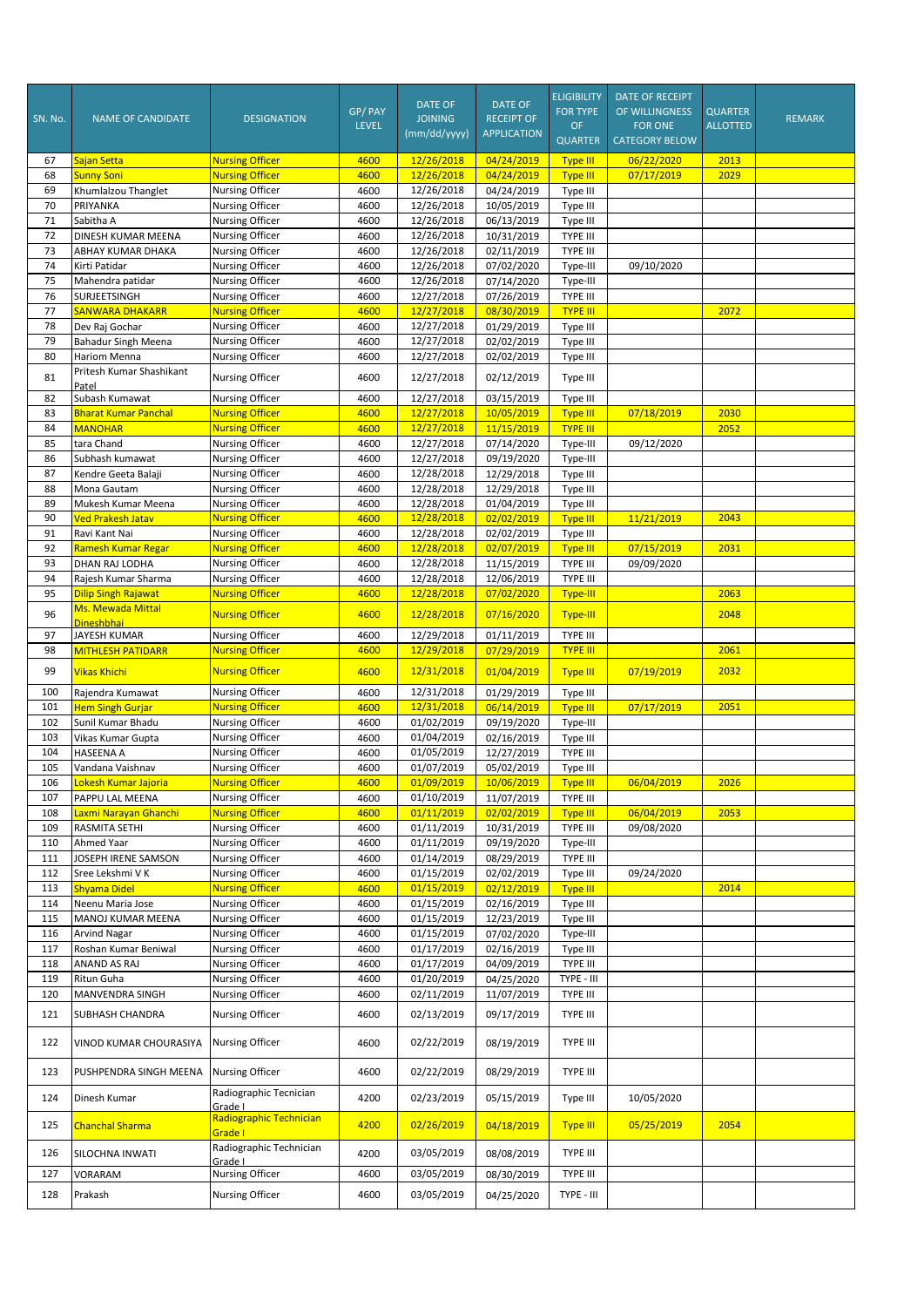| SN. No.    | <b>NAME OF CANDIDATE</b>                         | <b>DESIGNATION</b>                                         | GP/PAY<br><b>LEVEL</b> | <b>DATE OF</b><br><b>JOINING</b><br>(mm/dd/yyyy) | <b>DATE OF</b><br><b>RECEIPT OF</b><br><b>APPLICATION</b> | <b>ELIGIBILITY</b><br><b>FOR TYPE</b><br>OF<br><b>QUARTER</b> | <b>DATE OF RECEIPT</b><br>OF WILLINGNESS<br><b>FOR ONE</b><br><b>CATEGORY BELOW</b> | <b>QUARTER</b><br><b>ALLOTTED</b> | <b>REMARK</b>       |
|------------|--------------------------------------------------|------------------------------------------------------------|------------------------|--------------------------------------------------|-----------------------------------------------------------|---------------------------------------------------------------|-------------------------------------------------------------------------------------|-----------------------------------|---------------------|
| 129        | Himmat Jaiswal                                   | <b>Nursing Officer</b>                                     | 4600                   | 03/07/2019                                       | 09/19/2020                                                | Type-III                                                      |                                                                                     |                                   |                     |
| 130        | Banwari lal Gurjar                               | <b>Nursing Officer</b>                                     | 4600                   | 03/12/2019                                       | 05/09/2020                                                | TYPE - III                                                    |                                                                                     |                                   |                     |
| 131        | DNYANESHWAR<br>SHRIDEHARRAO PATALE               | <b>S R TRANSFUSION</b><br><b>MEDICINE</b>                  |                        | 03/16/2019                                       | 04/01/2019                                                | TYPE III                                                      |                                                                                     |                                   |                     |
| 132        | <b>Pranesh Pandey</b>                            | Radiographic Tech.                                         | 4200                   | 04/03/2019                                       | 06/06/2020                                                | <b>Type-III</b>                                               | 06/06/2020                                                                          | 2059                              |                     |
| 133        | Abhishek Sehrawat                                | Radiographic Technician<br>Grade I                         | 4200                   | 06/01/2019                                       | 06/13/2019                                                | <b>Type III</b>                                               |                                                                                     | 2016                              |                     |
| 134        | <b>GARIMA</b>                                    | Radiographic Technician<br>Grade I                         | 4200                   | 06/03/2019                                       | 06/28/2019                                                | <b>Type III</b>                                               | 06/06/2020                                                                          | 2018                              |                     |
| 135        | SANDEEP KUMAR DWIVEDI                            | <b>CHIEF CASHIER</b>                                       | 4600                   | 06/19/2019                                       | 07/31/2019                                                | <b>TYPE III</b>                                               |                                                                                     |                                   |                     |
| 136<br>137 | <b>ALOK KUMAR DUBEY</b><br><b>OM SINGH BHATI</b> | J E CIVIL<br><b>STORE KEEPER</b>                           | 4200<br>4200           | 06/19/2019<br>06/20/2019                         | 07/18/2019<br>12/07/2019                                  | TYPE III<br><b>TYPE III</b>                                   |                                                                                     | 2068                              |                     |
| 138        | <b>JAS KARAN SINGH</b>                           | <b>STORE KEEPER</b>                                        | 4200                   | 06/22/2019                                       | 07/17/2019                                                | <b>TYPE III</b>                                               |                                                                                     | 2064                              |                     |
| 139        | <b>KRISHNA SHAW</b>                              | <b>JUNIOR HINDI TRANSLATOR</b>                             | 4200                   | 06/24/2019                                       | 08/07/2019                                                | <b>TYPE III</b>                                               |                                                                                     | 2037                              |                     |
| 140        | ABDUL SAMAD HASHMI                               | <b>HEALTH EDUCATOR</b><br>SOICIAL PSYCHOLOGIST             | 4200                   | 06/26/2019                                       | 07/20/2019                                                | <b>TYPE III</b>                                               |                                                                                     |                                   |                     |
| 141        | <b>SANGEETA DHURIA</b>                           | MSS O Gr I                                                 | 4600                   | 06/26/2019                                       | 11/22/2019                                                | <b>TYPE III</b>                                               |                                                                                     | 2041                              |                     |
| 142        | <b>UJJWAL KUMAR</b>                              | J E ELECTRICAL<br><b>ELECTRO CARDIOGRAPH</b>               | 4200                   | 06/27/2019                                       | 07/18/2019                                                | <b>TYPE III</b>                                               |                                                                                     |                                   |                     |
| 143        | <b>DOLLY SONKER</b>                              | <b>TECHNICAL ASSTT</b>                                     | 4200                   | 06/27/2019                                       | 06/09/2019                                                | <b>TYPE III</b>                                               |                                                                                     | ä,                                | Refused type-II qtr |
| 144        | Ms. Bhagwatkar Bhumi<br>Shatrughana              | <b>Occupational Therapist</b>                              | 4200                   | 06/28/2019                                       | 07/24/2020                                                | Type-III                                                      |                                                                                     |                                   |                     |
| 145        | <b>AMAN KUMAR MEHTA</b>                          | <b>SENIOR HINDI OFFICER</b>                                | 4600                   | 06/29/2019                                       | 07/17/2019                                                | <b>TYPE III</b>                                               | 07/20/2019                                                                          | 2036                              |                     |
| 146        | <b>NIKHIL KUMAR</b>                              | <b>MEDICAL RECORD OFFICER</b>                              | 4200                   | 06/29/2019                                       | 07/24/2019                                                | <b>TYPE III</b>                                               |                                                                                     | 2066                              |                     |
| 147        | <b>FARHAN ULLAH KHAN</b>                         | <b>TECHNICAL OFFICER</b><br><b>DENTAL</b>                  | 4200                   | 06/29/2019                                       | 07/31/2019                                                | <b>TYPE III</b>                                               | 07/31/2019                                                                          | 2012                              |                     |
| 148        | <b>DHARMENDRA KUMAR PATEL</b>                    | <b>MEDICAL RECORD OFFICER</b>                              | 4200                   | 06/29/2019                                       | 12/17/2019                                                | <b>TYPE III</b>                                               |                                                                                     | 2049                              |                     |
| 149        | <b>ASMITHABEN CHAVADA</b>                        | <b>DIETETICS</b>                                           | 4600                   | 07/01/2019                                       | 07/22/2019                                                | <b>TYPE III</b>                                               | 08/06/2019                                                                          | 2011                              |                     |
| 150<br>151 | <b>SWASTI BARVE</b><br><b>GULNAAZ BUSHRA</b>     | <b>DIETETICS</b><br><b>STORE KEEPER</b>                    | 4600<br>4200           | 07/01/2019<br>07/01/2019                         | 07/22/2019<br>07/24/2019                                  | <b>TYPE III</b><br><b>TYPE III</b>                            |                                                                                     | $\omega$                          | Refused type-II qtr |
| 152        | <b>ALISHA UTREJA</b>                             | RADIOTHERAPY<br><b>TECHNICIAN</b>                          | 4200                   | 07/01/2019                                       | 07/29/2019                                                | <b>TYPE III</b>                                               | 05/22/2020                                                                          | 2069                              |                     |
| 153        | T DHIVYA                                         | <b>Nursing Officer</b>                                     | 4600                   | 07/01/2019                                       | 02/11/2019                                                | <b>TYPE III</b>                                               |                                                                                     |                                   |                     |
| 154<br>155 | Rakhi Kumari<br><b>DHOOP SINGH MEENA</b>         | <b>Technicial Officer</b><br><b>Senior Nursing Officer</b> | 4200<br>4800           | 07/01/2019<br>07/04/2019                         | 07/10/2020<br>06/08/2019                                  | Type-III<br><b>TYPE III</b>                                   | 07/10/2020<br>07/09/2020                                                            | 2060<br>2062                      | Refused type-II qtr |
| 156        | <b>GANESH NATH</b>                               | Senior Nursing Officer                                     | 4800                   | 07/08/2019                                       | 08/30/2019                                                | TYPE III                                                      |                                                                                     |                                   |                     |
| 157        | MAHESH KUMAR PATIDAR                             | Senior Nursing Officer                                     | 4800                   | 07/12/2019                                       | 12/09/2019                                                | <b>TYPE III</b>                                               |                                                                                     |                                   |                     |
| 158        | SATNAM SINGH                                     | RADIOGRAPHIC                                               | 4200                   | 07/18/2019                                       | 08/23/2019                                                | TYPE III                                                      |                                                                                     |                                   |                     |
|            |                                                  | <b>TECHNICIAN Gr I</b><br>RADIOGRAPHIC                     |                        | 07/18/2019                                       |                                                           |                                                               |                                                                                     |                                   |                     |
| 159        | <b>SUNDER LAL</b>                                | <b>TECHNICIAN Gr I</b>                                     | 4200                   | 07/27/2019                                       | 09/15/2019                                                | TYPE III                                                      |                                                                                     |                                   |                     |
| 160<br>161 | ROHIT KUMAR KATARIYA<br><b>CHANDAN SHRINGI</b>   | Nursing Officer<br>Nursing Officer                         | 4200<br>4600           | 07/27/2019                                       | 08/30/2019<br>08/30/2019                                  | TYPE III<br>TYPE III                                          |                                                                                     |                                   |                     |
| 162        | <b>BHASKAR DASHORA</b>                           | <b>Nursing Officer</b>                                     | 4600                   | 07/29/2019                                       | 04/09/2019                                                | TYPE III                                                      |                                                                                     |                                   |                     |
| 163        | DEEPAK KUMAR PATIDAR<br>RAGHUVEER SINGH          | Nursing Officer                                            | 4200                   | 07/29/2019                                       | 08/30/2019                                                | TYPE III                                                      |                                                                                     |                                   |                     |
| 164        | CHOUCHAN                                         | Nursing Officer                                            | 4600                   | 07/30/2019                                       | 05/12/2019                                                | TYPE III                                                      |                                                                                     |                                   |                     |
| 165<br>166 | Tanusha Ajeet<br>DILIP KUMAR PATIDAR             | <b>Nursing Officer</b><br><b>Nursing Officer</b>           | 4600<br>4600           | 07/30/2019<br>08/01/2019                         | 04/25/2020<br>08/30/2019                                  | TYPE - III<br>TYPE III                                        |                                                                                     |                                   |                     |
| 167        | Rajendra Kumar Saini                             | Nursing Officer                                            | 4600                   | 08/05/2019                                       | 04/25/2020                                                | TYPE - III                                                    |                                                                                     |                                   |                     |
| 168        | SHYAM SUNDER SAINI                               | Nursing Officer                                            | 4200                   | 08/09/2019                                       | 08/30/2019                                                | TYPE III                                                      |                                                                                     |                                   |                     |
| 169        | Dharam raj Gurjar                                | Nursing Officer                                            | 4600                   | 08/10/2019                                       | 04/25/2020                                                | TYPE - III                                                    | 09/10/2020                                                                          |                                   |                     |
| 170<br>171 | <b>GULABI VIBHAR</b><br><b>KARTHIK P</b>         | <b>Nursing Officer</b><br>Senior Nursing Officer           | 4600<br>4800           | 08/13/2019<br>08/13/2019                         | 12/27/2019<br>12/09/2019                                  | <b>TYPE III</b><br>TYPE III                                   |                                                                                     |                                   | Refused type-II qtr |
| 172        | AJEET SINGH                                      | Nursing Officer                                            | 4600                   | 08/17/2019                                       | 15/11/219                                                 | TYPE III                                                      |                                                                                     |                                   |                     |
| 173        | purushottam Gurjar                               | Nursing Officer                                            | 4600                   | 08/20/2019                                       | 04/25/2020                                                | TYPE - III                                                    |                                                                                     |                                   |                     |
| 174<br>175 | kamal Kumar Sharma<br>SURESH KUMAR YADAV         | <b>Nursing Officer</b><br>Senior Nursing Officer           | 4600<br>4800           | 08/20/2019<br>08/27/2019                         | 07/02/2020<br>04/10/2019                                  | Type-III<br>TYPE III                                          |                                                                                     |                                   |                     |
| 176        | RAM RATAN CHUNDAWAT                              | Nursing Officer                                            | 4600                   | 09/03/2019                                       | 01/11/2019                                                | TYPE III                                                      |                                                                                     |                                   |                     |
| 177        | VINEETH V                                        | Senior Nursing Officer                                     | 4800                   | 09/13/2019                                       | 10/13/2019                                                | TYPE III                                                      |                                                                                     |                                   |                     |
| 178<br>179 | <b>MANJU KACHHAWHA</b><br>Vinod Prasad           | <b>Nursing Officer</b><br><b>Bio Medical Engineer</b>      | 4600<br>4600           | 09/16/2019<br>09/18/2019                         | 01/08/2019<br>09/21/2020                                  | <b>TYPE III</b><br>Type-III                                   | 07/31/2019                                                                          | 2003                              |                     |
| 180        | <b>ABINESH</b>                                   | <b>RADIOTHERAPY</b>                                        | 4200                   | 09/19/2019                                       | 09/30/2019                                                | <b>TYPE III</b>                                               | ÷                                                                                   | 2055                              |                     |
| 181        | <b>Om Parkash</b>                                | <b>TECHNICIAN Gr-II</b><br><b>Store Keeper</b>             | 4200                   | 09/19/2019                                       | 06/15/2020                                                | Type-III                                                      | 06/15/2020                                                                          | 2033                              |                     |
| 182        | Ms. Prajakta Ghodeswar                           | <b>Technicial Officer</b>                                  | 4200                   | 09/19/2019                                       | 07/18/2020                                                | Type-III                                                      | 07/18/2020                                                                          | 2047                              | Refused type-II qtr |
|            |                                                  | Opthalmology                                               |                        |                                                  |                                                           |                                                               |                                                                                     |                                   |                     |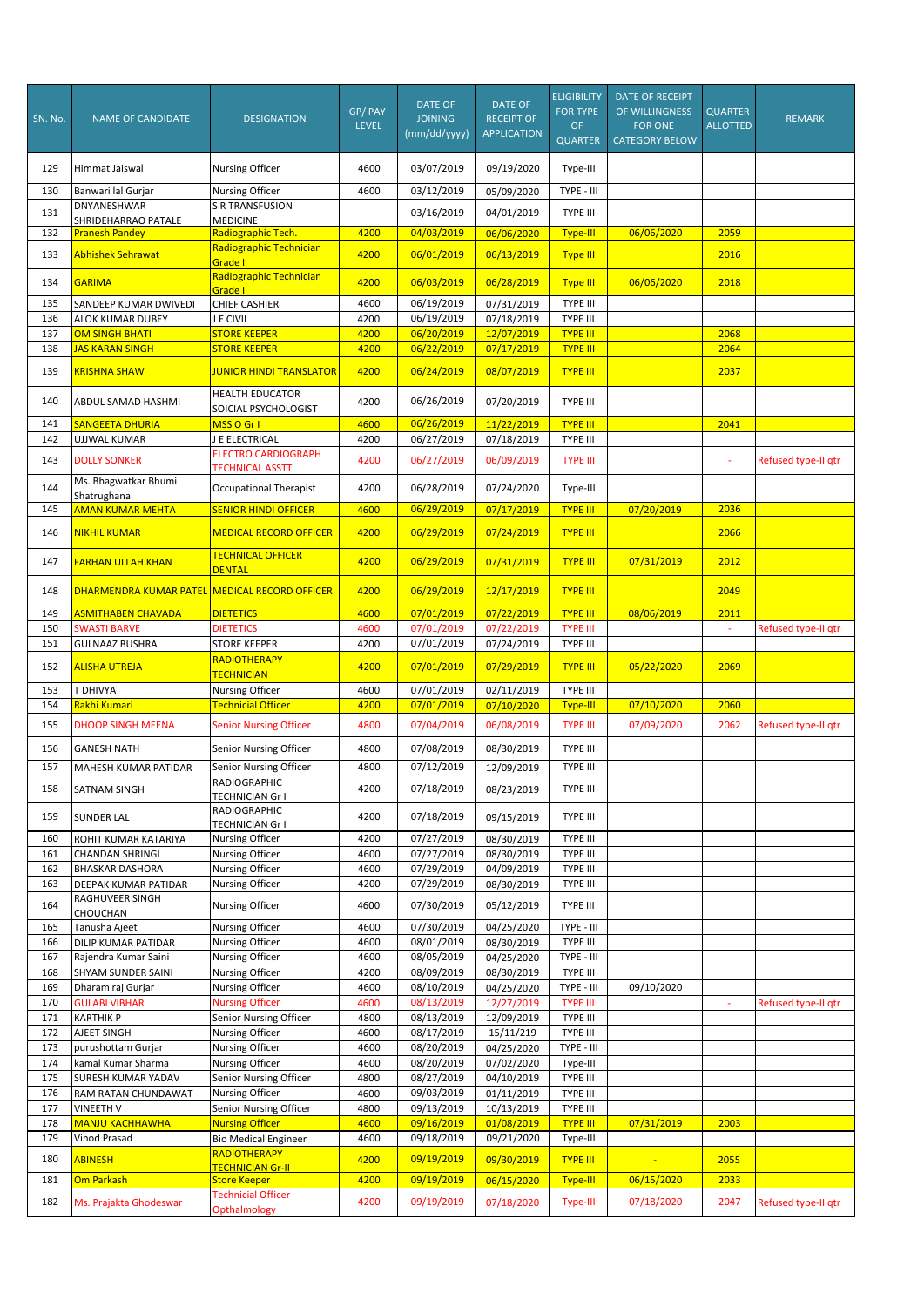| SN. No. | <b>NAME OF CANDIDATE</b>              | <b>DESIGNATION</b>              | GP/PAY<br><b>LEVEL</b> | <b>DATE OF</b><br><b>JOINING</b><br>(mm/dd/yyyy) | <b>DATE OF</b><br><b>RECEIPT OF</b><br><b>APPLICATION</b> | <b>ELIGIBILITY</b><br><b>FOR TYPE</b><br><b>OF</b><br><b>QUARTER</b> | <b>DATE OF RECEIPT</b><br>OF WILLINGNESS<br><b>FOR ONE</b><br><b>CATEGORY BELOW</b> | <b>QUARTER</b><br><b>ALLOTTED</b> | <b>REMARK</b>       |
|---------|---------------------------------------|---------------------------------|------------------------|--------------------------------------------------|-----------------------------------------------------------|----------------------------------------------------------------------|-------------------------------------------------------------------------------------|-----------------------------------|---------------------|
| 183     | Sanjay Kumar Malviya                  | <b>CSSD</b>                     | 4200                   | 09/19/2019                                       | 07/28/2020                                                | Type-III                                                             |                                                                                     |                                   |                     |
| 184     | LOKESH KUMAR MAHENDRA                 | <b>MRW PHYSIOTHERAPIST</b>      | 4200                   | 09/20/2019                                       | 03/10/2019                                                | <b>TYPE III</b>                                                      |                                                                                     | ÷                                 | Refused type-II gtr |
| 185     | <b>BOBBY J MATHEW</b>                 | <b>MEDICAL RECORD OFFICER</b>   | 4200                   | 09/23/2019                                       | 10/23/2019                                                | <b>TYPE III</b>                                                      | 09/09/2020                                                                          |                                   |                     |
| 186     | <b>GITA RAM MEENA</b>                 | <b>Nursing Officer</b>          | 4600                   | 09/27/2019                                       | 11/26/2019                                                | TYPE III                                                             |                                                                                     |                                   |                     |
| 187     | Nalla Srinivasarao                    | Dietician                       | 4600                   | 09/30/2019                                       | 04/25/2020                                                | TYPE - III                                                           | 07/28/2020                                                                          |                                   |                     |
| 188     | Mukesh kumar                          | <b>Nursing Officer</b>          | 4600                   | 10/05/2019                                       | 04/25/2020                                                | TYPE - III                                                           |                                                                                     |                                   |                     |
| 189     | Jitendra Singh                        | <b>Nursing Officer</b>          | 4600                   | 10/14/2019                                       | 01/03/2020                                                | TYPE - III                                                           |                                                                                     |                                   |                     |
| 190     | Sohan Lal                             | <b>Nursing Officer</b>          | 4600                   | 10/14/2019                                       | 01/03/2020                                                | TYPE - III                                                           |                                                                                     |                                   |                     |
| 191     | M. Suresh                             | <b>Sr. Nursing Officer</b>      | 4800                   | 10/18/2019                                       | 02/14/2020                                                | <b>TYPE - III</b>                                                    |                                                                                     | 2057                              |                     |
| 192     | KRISHAN KUMAR CARPENTER ISTORE KEEPER |                                 | 4200                   | 11/06/2019                                       | 07/12/2019                                                | <b>TYPE III</b>                                                      | 07/06/2020                                                                          |                                   |                     |
| 193     | Sharad Prakash Bhosale                | <b>Assistant Stores officer</b> | 4600                   | 11/07/2019                                       | 09/21/2020                                                | Type-III                                                             |                                                                                     |                                   |                     |
| 194     | <b>Manoj Kumar</b>                    | <b>STORE KEEPER</b>             | 4200                   | 11/09/2019                                       |                                                           | <b>TYPE III</b>                                                      | $6$ -Jun-20                                                                         | 2035                              |                     |
| 195     | <b>IRFAN BEG</b>                      | <b>STORE KEEPER</b>             | 4200                   | 11/13/2019                                       | 04/01/2020                                                | <b>TYPE III</b>                                                      | 07/13/2020                                                                          |                                   |                     |
| 196     | Ramraj Meena                          | <b>Nursing Officer</b>          | 4600                   | 11/13/2019                                       | 04/25/2020                                                | <b>TYPE III</b>                                                      |                                                                                     |                                   |                     |
| 197     | <b>GANGADHAR</b>                      | <b>STORE KEEPER</b>             | 4200                   | 11/19/2019                                       | 12/30/2019                                                | <b>TYPE III</b>                                                      | 06/06/2020                                                                          | ä,                                | Refused type-II gtr |
| 198     | Mr. Ishwar Singh Chawra               | <b>CCSD Technician</b>          | 4200                   | 12/09/2019                                       | 02/19/2020                                                | <b>TYPE - III</b>                                                    |                                                                                     | 2058                              |                     |
| 199     | Dhanvantri Tripathi                   | Assistant Engineer (Civil)      | Level 7                | 12/09/2019                                       | 09/01/2020                                                | TYPE - III                                                           |                                                                                     |                                   |                     |
| 200     | Mr. Rahul Kumar Jatav                 | <b>Nursing Officer</b>          | 4600                   | 12/31/2019                                       | 02/14/2020                                                | TYPE - III                                                           |                                                                                     | ×,                                | Refused type-II qtr |
| 201     | Jitendra Patidar                      | <b>Nursing Officer</b>          | 4600                   | 01/04/2020                                       | 04/25/2020                                                | TYPE - III                                                           |                                                                                     |                                   |                     |
| 202     | Manees Kumar                          | <b>Nursing Officer</b>          | 4600                   | 01/20/2020                                       | 04/25/2020                                                | TYPE - III                                                           |                                                                                     |                                   |                     |